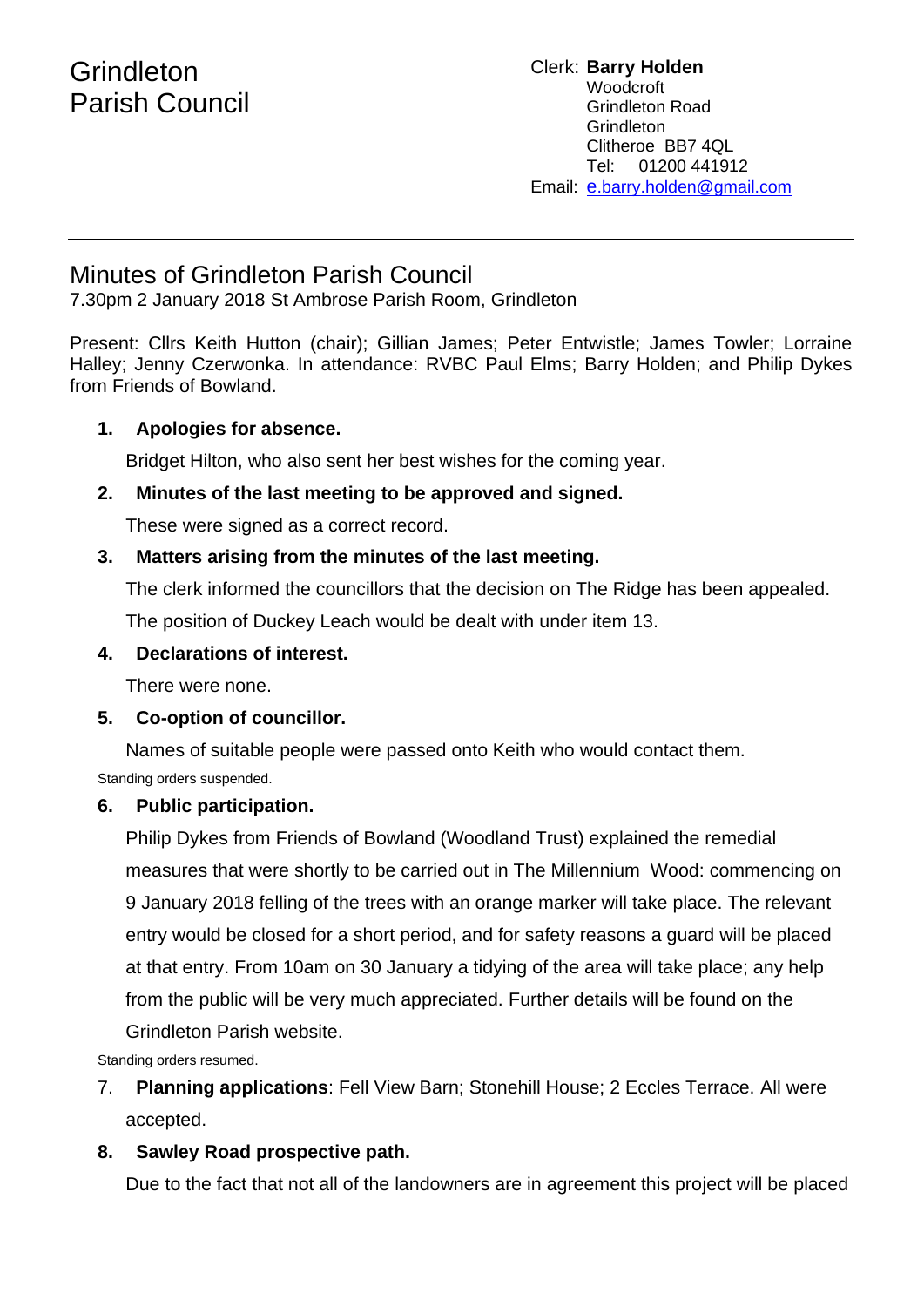# Grindleton Parish Council

on the back-burner.

## **9. Grass cutting of football field.**

The decision was held over until the March meeting.

### **10. Issues regarding the Best Kept Village.**

A planning meeting will be held in February to which the villagers who have adopted an area will be invited.

#### **11. Memorial bench.**

The scope of the area which the donor has stipulated surrounding the bench would cause issues. A decision whether to proceed or return the donation will be made at the next meeting.

### **12. Grindleton Brow hedge.**

The original scheme to plant saplings between the two fences on the right hand side at the base of the new path will not be implemented. James will produce an alternative.

#### **13. Footpath issues.**

Peter reported that the issue with United Utilities regarding Duckey Leach has been resolved. He also reported that the land at Harrop has had a caution placed upon the proprietorship register. Keith will contact the Land Registry to resolve the issues on the three areas.

#### **14. Grant request for headstone for Gwen Pye.**

As the request has been oversubscribed this item was not discussed.

#### **15. Payment for electricity usage for the christmas tree.**

It was agreed to pay the house holder for the electricity consumed.

#### 16. **Growing a Rural Community** - survey.

Keith is to proceed with this request.

# **17. Receipt of grant of £1401 for designated projects.**

The clerk informed the meeting of this donation. (See minute 11)

# **18. Expenditure and income since the last meeting.**

The donation – minute 17.

# **19. Request to approve accounts for payment.**

The clerk requested permission to pay: St Ambrose PCC £15; Nick Millward £9.90;